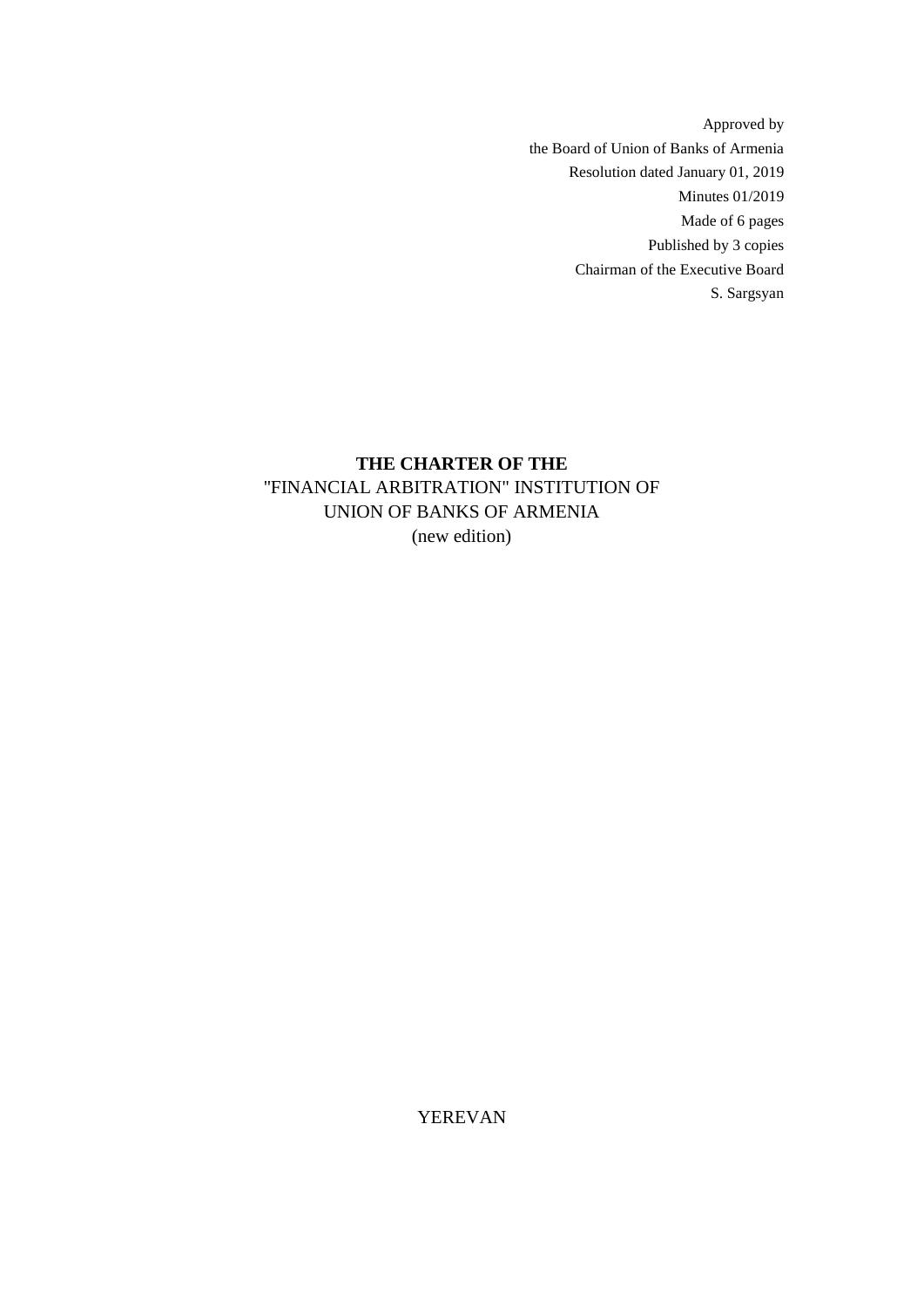### **1. General Provisions**

- 1.1 The "Union of Banks of Armenia" (hereinafter referred to as the "UBA") financial Arbitration Institution (hereinafter Arbitration Court of UBA) is a permanently functioning arbitration court with the status of an institution·
- 1.2 The Arbitration Court carries out its activity under the Republic of Armenia Commercial Arbitration Law ("the Law"), Civil Procedure Code of the Republic of Armenia, Regulation of UBA Financial Arbitration Court, the present Charter and other legal acts.
- 1.3 The name of the Arbitration Court is as follows:
- Full in Armenian: << Հայաստանի բանկերի միության Ֆինանսական արբիտրաժ>> հիմնարկ,
- Short in Armenian: <<  $\angle$  EU Shuuuuluuluu unphunuuduyhu nuununuu
- **•** Full in Russian: Финансовый арбитраж Союза банков Армении
- **•** Short in Russian: Финансовый арбитражный суд СБА
- Full in English: Financial Arbitrage of Union of Banks of Armenia
- Short in English: Financial Arbitration Court of UBA
	- 1.4 Financial Arbitration Court of UBA possesses a round seal with its Armenian name. Financial Arbitration Court of UBA may possess letterheads, symbol and other means of identification.
	- 1.5 The location of the Arbitration Court is  $6<sup>th</sup>$  floor, 19A Koryun Str., Yerevan.
	- 1.6 Financial Arbitrage of Union of Banks of Armenia institution is deemed created by Board of UBA upon the approval of the present Charter and is subject to registration in a statutory manner.

### **2. Jurisdiction of Arbitration Court of UBA**

2.1. The Arbitration Court resolves property disputes within the jurisdiction of the Arbitration Court of the UBA based on the arbitration agreement signed between the parties.

2.2. In the cases prescribed by the Law, citizens of the Republic of Armenia (sole entrepreneurs included) and legal entities, foreign citizens and legal entities (hereinafter foreign entities), as well as entities without citizenship have the right to apply to the Arbitration Court if there is an arbitration agreement between the parties.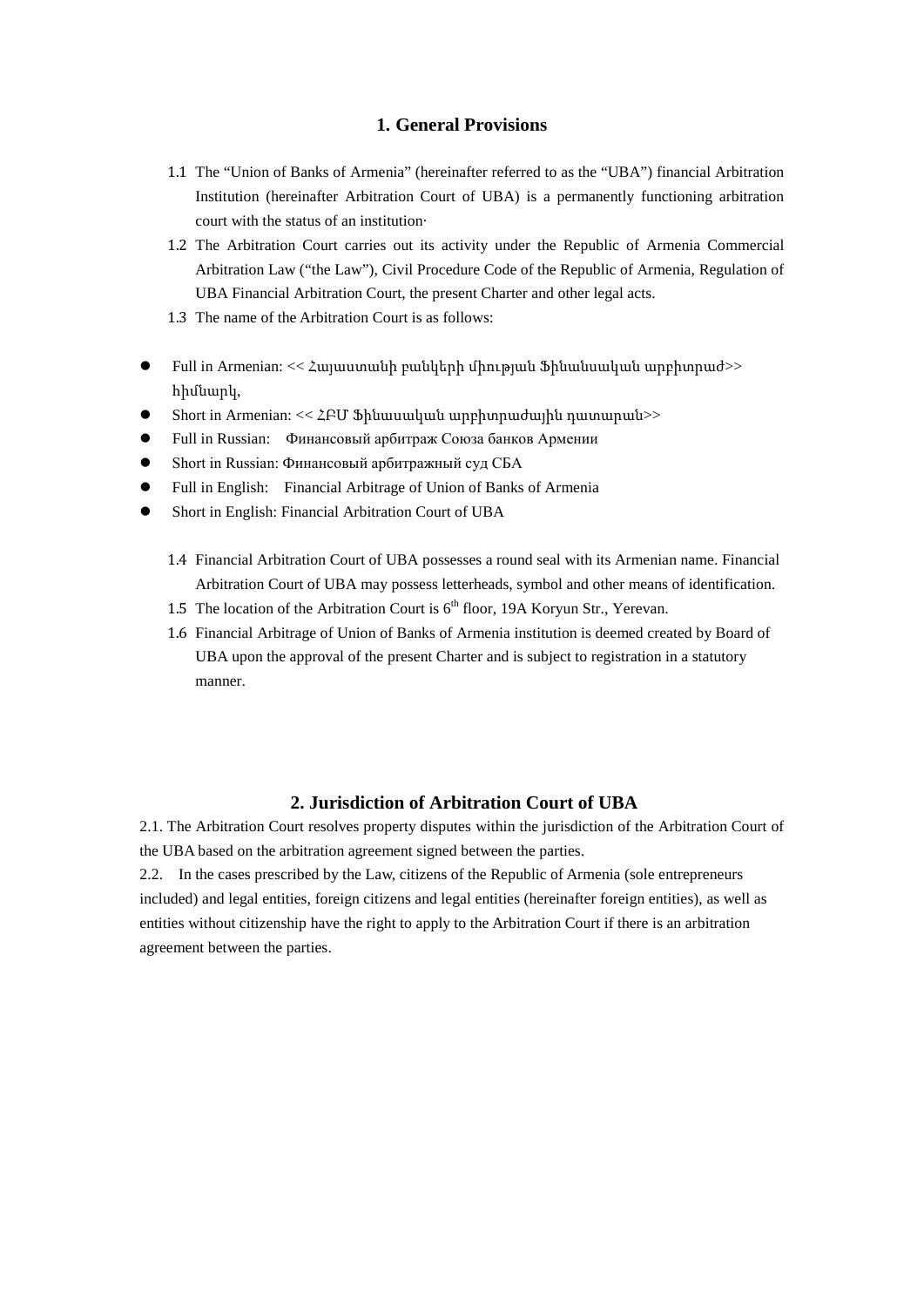### **3. Activity principles of Arbitration Court of UBA**

3.1. The activities of Arbitration Court of UBA are based on the principles of legality, autonomy of the will, equality of citizens and legal entities before the law and the court, competition between the parties, independence of Arbitration Tribunal, limitation of judicial intervention, confidentiality of arbitration proceedings, directness of proceedings and other principles.

### **4. The Property of Financial Arbitrage of Union of Banks of Armenia Institution The Order of Possession, Management and Usage**

**4.1.** The Financial Arbitrage of Union of Banks of Armenia institution possesses, uses and manages the property, as well as financial means in the manner to provide the solution of the disputes arising from the RA laws and other regulatory acts, international agreements signed and approved by the RA, present Charter and other legal acts, as well as to provide the unobstructed activity of the institution.

4.2. The financial means and equity of the Financial Arbitrage of Union of Banks of Armenia shall be used and managed by the Executive body of the UBA in the framework of the estimate of costs approved by the Board of UBA.

4.3. The equity of the ''Financial Arbitrage of Union of Banks of Armenia'' institution is formed according to the manner set by the Charter of UBA, from the property and money, arbitration fees, and other monetary means allocated to the institution, as well as by other means, which are not restricted by the Legislation.

4.4. Pursuant to the Law and the Charter, the monetary means arising from the Arbitration Court proceedings shall be used for the unobstructed activity of the institution in the order of priority.

## **5. The Structure of the ''Financial Arbitrage of Union of Banks of Armenia'' Institution.**

5.1.1 The structure and the list of staff of Financial Arbitrage of Union of Banks of Armenia (along with the staff list of UBA) Institution shall be approved by the Executive Board of UBA. 5.1.2. The UBA Financial Arbitration Court shall ensure the regular activities of the Arbitration Court of UBA which is managed by the president of the Arbitration institution.

# **6.The Management of "Financial Arbitration of the Anion of Banks of Armenia" Institution**

6.1. The management of the ''Financial Arbitration of the Union of Banks of Armenia'' institution is carried out in compliance with the laws of UBA and the manners set by UBA's Charter. 6.2. All the jurisdictions related to the ''Financial Arbitration of the Union of Banks of Armenia'' institution are carried out by the The Board of the UBA or CEO on behalf of UBA according to the present Charter and UBA's internal procedures.

6.3. The following issues are within the competence of the Executive Board of the UBA: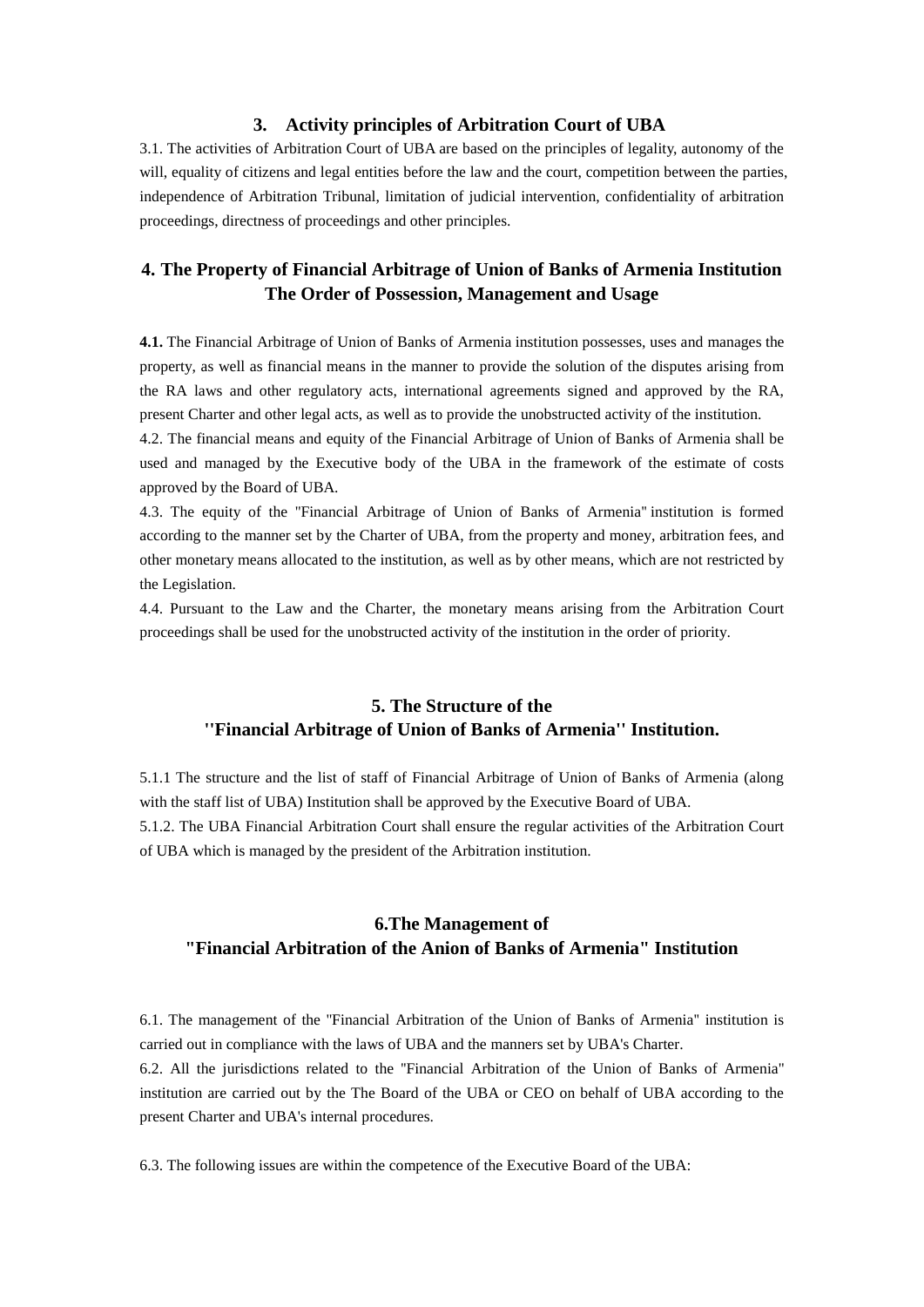6.3.1 approval of the Charter and internal procedures of the ''Financial Arbitration of the Union of Banks of Armenia'' institution, amendment of the Charter, as well as the approval of the Charter in new edition;

6.3.2. approval of the arbiters' staff, name list of the Arbitration court, amendments in the list, early termination of the powers of arbiters

6.3.3. approval of the administrative-organizational structure and the staff list of the Arbitration court, upon the presentation of the Chairman of the Arbitration court.

6.3.4. termination of the Arbitration court activity;

6.3.5. approval of the size of the Arbitration court costs upon the presentation of the Chairman of the Arbitration court,

6.3.6 approval of the other powers of the Board of the UBA in compliance with the RA Legislation and present Charter;

6.3.7 Some of the powers of the Board of the UBA may be entitled to the CEO of the UBA .

6.4 The following issues are within the competence of the CEO of UBA

6.4.1. The chief executive is the Chairman of the UBA, if the latter is appointed by General meeting of Board of UBA, or the GEO, if the Chairman of the UBA is appointed by the Board of UBA thereof;

6.4.2 The CEO of UBA is entitled to decide the composition and the size of the property attached to the Arbitration Court, to approve the financial report of UBA's Financial Arbitration Institution, to hold the management of the financial means, to submit the estimate of costs and their performance to the approval of the Board of UBA.

6.4.3 to hire and release employees of the UBA

6.4.4 to apply the measures of encouragement and disciplinary responsibility against the employees of UBA Financial Arbitration Court

6.4.41. to appoint members of Ethics committee of UBA Financial Arbitration Court among the arbiters of UBA Financial Arbitration Court.

 $6.4.4<sup>2</sup>$ . If an arbiter of the UBA Financial Arbitration Court breaches the term set by the Regulation of UBA Financial Arbitration Court for the examination of the case and accumulates arbitration cases, the CEO, upon the letter of the Chairman of UBA Financial Arbitration Court, instructs to temporarily suspend the randomly appointment of the given arbiter through the special software.

 $6.4.4<sup>3</sup>$ . If an arbiter of the UBA Financial Arbitration Court violates the rules of conduct or regularly breaches the term set by the Regulation of UBA Financial Arbitration Court for the examination of the cases, the CEO applies to the Board to prematurely terminate the powers of the given arbiter.

6.4.5 other powers conferred upon him by RA Legislation, the Charter and internal procedures of the Arbitration Court of UBA .